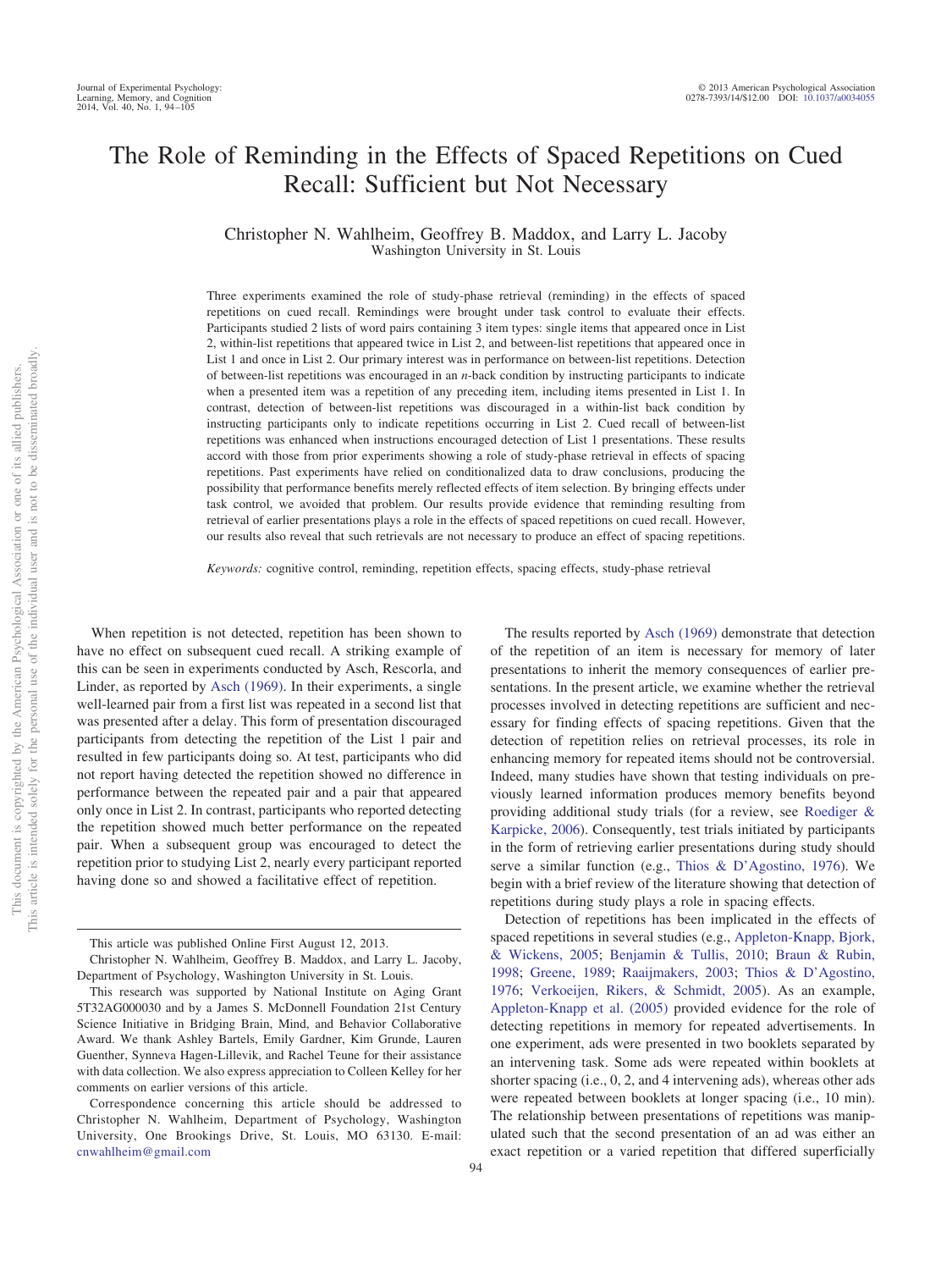from the first presentation. This was done to influence the extent to which repetitions could be detected, with varied repetitions being more difficult to detect. Cued recall of exact repetitions was greater at longer lags than at shorter lags, whereas no benefits of longer lags were observed for varied repetitions. These results suggest that varied repetitions were detected less often than exact repetitions were, but detection of repetitions was not directly measured. In a follow-up experiment, participants were interrupted during their study of the second ad in the second booklet and asked whether they had seen an ad for the same product in the first booklet. When the ad was an exact repetition, nearly all of the participants detected the repetition. In contrast, when the ad was a varied repetition, only about half of the participants did so.

The relationship between detection of repetitions and subsequent recall performance was also noted earlier by [Melton \(1967\).](#page-10-7) His results showed an inverse relationship between detection of repetitions and lag length, along with an increase in recall performance across lags. It is important to note that the increase in recall performance was only observed for items that were detected as repetitions (also see [Madigan, 1969\)](#page-10-8). In a similar vein, [Bjork](#page-10-9) [\(1988\)](#page-10-9) pointed out that retrieval practice made more difficult by various means (e.g., delay) results in greater memory enhancement on a later test than when the initial retrieval is less difficult (also see [Whitten & Leonard, 1980\)](#page-11-2). However, a problem for results interpreted as showing that the detection of repetitions contributes to the effects of spaced repetitions is that conclusions are often based on conditionalized data (e.g., [Bellezza, Winkler, & An](#page-10-10)[drasik, 1975;](#page-10-10) [Bray & Robbins, 1976;](#page-10-11) [Johnston & Uhl, 1976;](#page-10-12) [Madigan, 1969;](#page-10-8) [Melton, 1967\)](#page-10-7). For example, conditionalizing recall on the detection of repetitions, as was done by [Melton](#page-10-7) [\(1967\),](#page-10-7) might simply serve to select items that were more easily remembered. This would only show that items for which repetitions were detected during study were easier to remember and so were also more likely to be recalled later. Reliance on conditional probabilities does not allow one to choose between the possibility of such item selection effects and the possibility that the difficulty of retrieving an earlier presented instance is important for producing effects of spaced repetitions.

In contrast to reliance on conditional probabilities, bringing the detection of repetitions under task control allows for the examination of effects of detecting repetitions unconfounded with item differences. With few exceptions (e.g., [Braun & Rubin, 1998;](#page-10-4) [Thios & D'Agostino, 1976\)](#page-11-0), prior research has not varied task demands as a means of manipulating study-phase retrieval. In the experiments reported in the current article, we did so by using a variant of a looking back procedure that was used by [Jacoby and](#page-10-13) [Wahlheim \(2013\)](#page-10-13) to bring the detection of shared category membership under task control. They varied the distance that participants were told to look back through the study list for exemplars from the same category as currently presented exemplars and showed the importance of the detection of category relationships for enhancing subsequent recency judgments and cued recall (also see [Jacoby, 1974\)](#page-10-14). In the experiments reported in the present article, we brought the detection of repetitions under task control to examine effects of spaced repetitions unconfounded with item differences.

In our experiments, word pairs appeared in two lists separated by an intervening task. Some pairs appeared only once in List 2 (single items), other pairs appeared twice in List 2 (within-list repetitions), and the remaining pairs appeared once in List 1 and once in List 2 (between-list repetitions). Detection of repetitions during List 2 study was brought under task control by varying the distance participants were told to look back through memory for earlier presentations. Participants in an *n*-back condition were told to identify items that had appeared anywhere earlier in the experiment (List 1 or List 2). In contrast, participants in a within-list back condition were told only to identify repetitions occurring earlier in List 2. The *n*-back instructions encouraged detection of all repetitions, whereas the within-list back instructions were meant to restrict detection to List 2 repetitions (see [Table 1\)](#page-1-0).

To examine the effects of detecting repetitions on cued recall, we presented within-list repetitions at lags that were shorter than those for between-list repetitions. We expected performance on between-list repetitions to be greater in the *n*-back than the withinlist back condition, because the *n*-back instructions encouraged detection of repetitions whose first presentation occurred in List 1, whereas the within-list back instructions did not. Results of this sort would demonstrate that the detection of repetition plays a critical role in the effects of spaced repetitions without relying on conditionalized data. As a second means of showing effects of repetition detection, we made use of conditionalized data but used multiple regression analyses to separate the contributions of item differences and repetition detection to later cued recall. In earlier work, we used similar analyses to examine effects of detecting category relationships [\(Jacoby & Wahlheim, 2013\)](#page-10-13) and effects of detecting change between presentations of items [\(Jacoby, Wahl](#page-10-15)[heim, & Yonelinas, 2013;](#page-10-15) [Wahlheim & Jacoby, 2013\)](#page-11-3). Results of those earlier experiments revealed that detection of shared category membership and of change contributed to later memory performance even when item differences were taken into account. We expected the present experiments to reveal a similar contribution of detection of repetitions.

Stimulus sampling theory [\(Estes, 1955a,](#page-10-16) [1955b\)](#page-10-17) has been extended to produce a prominent account of effects of spaced repetitions that appeals to advantages of encoding variability (e.g., [Melton, 1970\)](#page-10-18). By that account, repetition produces independent traces of a repeated item, with each of the traces preserving information regarding the context for the particular occurrence of an item. Increasing the variability of encoding contexts is said to increase the probability of recalling at least one of the presentations of the repeated item. Given the probability of recalling a singly presented item (P1), the independence rule is used to compute the additive effect of the probability of recalling the second presentation (P2) of a repeated item: *P*(recall of a repeated item)  $P1 + P2 - (P1 \times P2)$ . Just as adding a second independent toss of a coin increases the probability of obtaining at least one head,

<span id="page-1-0"></span>Table 1

*Schematic of Item Types and Correct Looking Back Responses*

|                          |        |            |           | Looking back |
|--------------------------|--------|------------|-----------|--------------|
|                          |        | List       |           | Within-list  |
| Item type                | List 1 | List 2     | $n$ -back | <b>back</b>  |
| Single                   |        | $A-B$      | No        | No           |
| Within-list repetitions  |        | $A-B, A-B$ | Yes       | Yes          |
| Between-list repetitions | $A-B$  | $A-B$      | Yes       | No           |

*Note.*  $A-B = word pairs used in the present experiments.$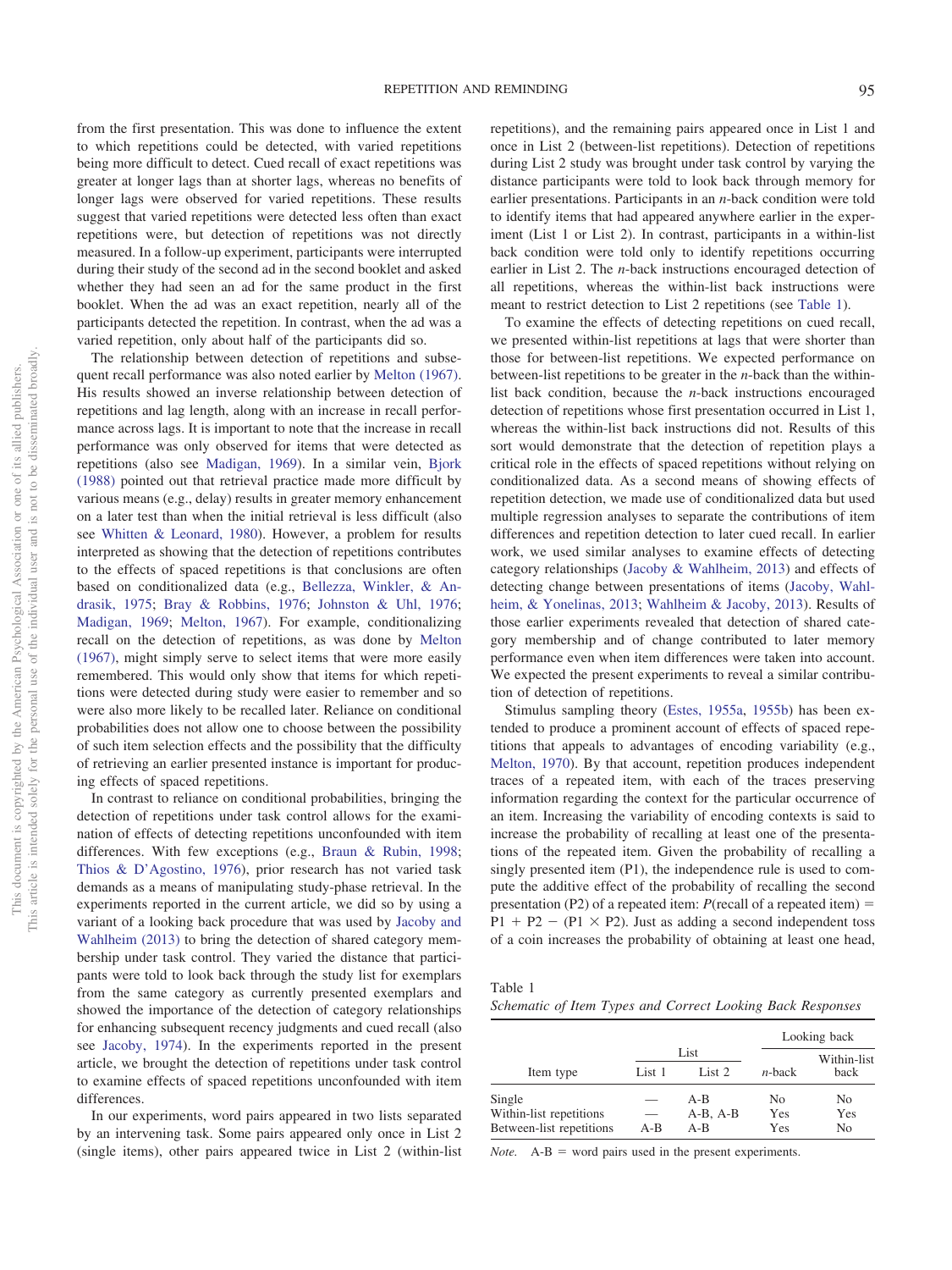adding a repetition is said to increase the probability of at least one of the presentations of a repeated item being recalled. For a stimulus sampling theory (SST) account of repetition effects, the additive effects dictated by the independence rule sets the hypothesized maximum effect of repetition that can be observed.

Against SST, performance that is greater than could be produced according to the independence rule (i.e., superadditive effects) have been observed (e.g., [Begg & Green, 1988;](#page-10-19) [Waugh, 1963\)](#page-11-4). [Benjamin and Tullis \(2010\)](#page-10-3) provided results from a meta-analysis to show that increasing the spacing of repetitions increases the probability of finding superadditive effects of repetition. In line with their results, we expected to find that superadditive effects depend on the detection of repetitions and are particularly pronounced for between-list repetitions in the *n*-back condition. In its simplest form, SST does not provide a means of accounting for the importance of detection of widely spaced repetitions for the finding of spacing effects. Indeed, detection of repetition, compared with failure to do so, would be expected to decrease with the independence of traces and, thereby, decrease the probability of later recall.

Following [Hintzman \(2004,](#page-10-20) [2010\)](#page-10-21), [Benjamin and Tullis \(2010\)](#page-10-3) emphasized the importance of remindings (study-phase retrieval) for subsequent memory performance. [Hintzman \(2004\)](#page-10-20) described reminding of repetitions as resulting from the retrieval of a first presentation at the time of its second presentation and as producing a recursive trace that embedded memory for the first presentation in that of the second. He hypothesized a role for remindings in the effects of repetitions on judgments of frequency and recency. [Benjamin and Tullis \(2010\)](#page-10-3) suggested that remindings play a critical role in effects of spaced repetitions on a variety of memory measures, most notably cued recall, and presented a model similar to the MINERVA 2 model (e.g., [Hintzman, 1984\)](#page-10-22) to show that such models can account for findings of superadditivity being dependent on the spacing of repetitions.

[Hintzman's \(1984\)](#page-10-22) MINERVA 2 model postulates independent traces just as does SST, but the means by which the independent traces contribute to memory performance is very different for the two types of models. By the MINERVA 2 model, secondary memory is described as a vast collection of episodic memory traces, most of which were formed outside of the experimental context. Memory is addressed by means of a retrieval cue that includes contextual information that dictates the set of episodic memories that is activated. Traces within that set are activated in parallel with the contribution of each trace depending on its similarity to the probe. The result is a composite of echo strength emanating back from secondary memory that is said to serve as a basis for responding. Correct responding is determined by the extent to which the echo strength emanating from the target exceeds that emanating from nontargets. In contrast to SST, the additive effects of repetition described by MINERVA 2 are not dictated by the independence rule. Rather, repetition serves to produce multiple traces of a target, with echo strength being increased to the extent that the multiple traces are activated. Stated simply, the MINERVA 2 model does not subtract out the intersection (P1  $\times$  P2) as dictated by the independence rule used by SST but, instead, treats the joint activation of traces created by repetition as being important for repetition effects. Consequently, MINERVA 2 can accommodate superadditive effects of repetition,

although such effects are neither predicted nor given any special status.

[Hintzman \(2004\)](#page-10-20) noted that the MINERVA 2 model as well as other global memory models [\(Murdock, Smith, & Bai, 2001;](#page-10-23) [Shiffrin, 2003\)](#page-11-5) predict that judgments of frequency and recognition memory judgments have a common strengthlike basis. Against that prediction, he showed that manipulations of presentation frequency and presentation duration had differential effects on judgments of frequency and recognition confidence. To account for those differences, Hintzman argued that later presentations of an item result in remindings of earlier presentations and serve to produce a recursive representation that can serve as a basis for frequency judgments. Further, he suggested that remindings also play a role in effects of spaced repetitions. Similarly, [Benjamin](#page-10-3) [and Tullis \(2010\)](#page-10-3) incorporated the notion of remindings into their model designed to account for spacing effects.

Do remindings contribute to repetition effects? To anticipate, our results show that remindings that occur during the presentation of List 2 contribute to an advantage in subsequent cued recall for between-list as compared with within-list repetitions. However, across experiments, we show that remindings occurring during the presentation of List 2 are not necessary to produce that result. Rather, detecting between-list repetitions for the first time at test can also result in a cued recall advantage of between-list over within-list repetitions. Further, similar to results reported by [Asch](#page-10-0) [\(1969\)](#page-10-0) that were described at the beginning of this article, we show that repetitions that were not detected as such hold no advantage over items that were singly presented.

# **Experiment 1**

# **Method**

Participants. Forty-eight Washington University students participated in exchange for course credit or \$10 per hour. Twentyfour participants were randomly assigned to each looking back condition. They were tested in groups of one to three people.

**Design and materials.** A 2 (looking back: *n*-back vs. withinlist back)  $\times$  3 (item type: single vs. within-list repetitions vs. between-list repetitions) mixed design was used. List 2 instructions were manipulated between subjects and item type was manipulated within subjects.

Materials consisted of 121 weakly associated word pairs (60 critical, 40 fillers, and 21 buffers to prevent primacy and recency effects). The 60 critical pairs were divided into three sets of 20 pairs. Pairs in each set, including buffers and fillers, were equated on length and frequency [\(Balota et al., 2007\)](#page-10-24). Pairs were considered weakly associated because many shared features (e.g., lady– queen) or could be combined to form a sentence or image (e.g., market–shelf). However, the normative forward and backward associative strengths were quite low  $(M < .01)$  according to [Nelson, McEvoy, and Schreiber \(1998\).](#page-10-25)

List 1 contained 20 critical pairs and six buffers (three primacy, three recency) that were the first presentations of between-list repetitions, along with 40 fillers and six buffers (three primacy, three recency) that only appeared in List 1 (72 total presentations). List 2 consisted of buffers and critical pairs from each item type, including single items (four buffers, 20 critical, for 24 total presentations), the first and second presentations of within-list repe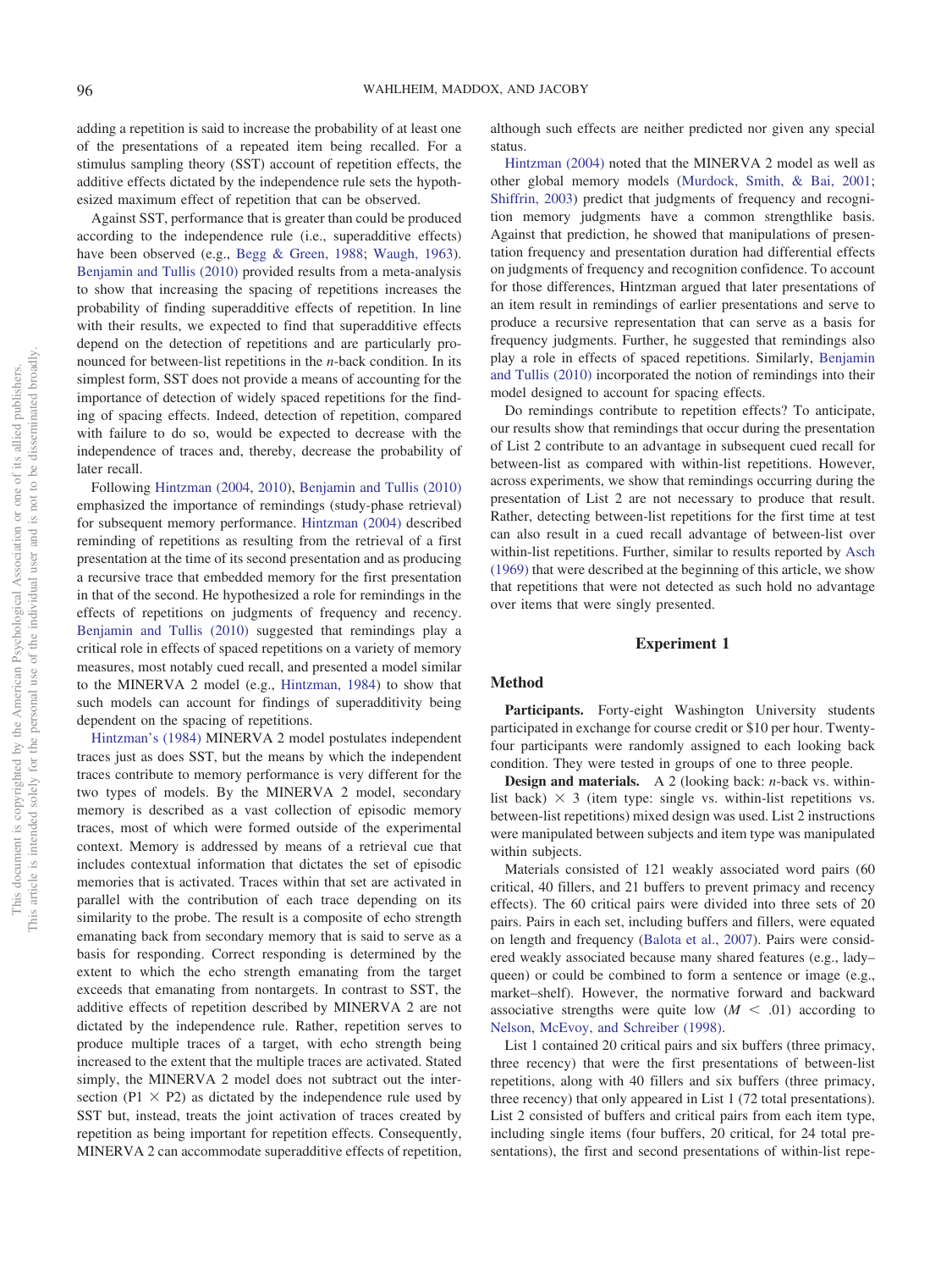titions (5 buffers  $\times$  2 and 20 critical  $\times$  2; 50 total presentations), and the second presentations of between-list repetitions (six buffers, 20 critical, for 26 total presentations), for a total of 100 presentations. Buffers in List 2 were distributed such that there were eight presentations in the primacy portion of the list, six in the recency portion, and six intermixed as fillers within the list.

Within-list repetitions occurred at an average lag of 12.70 intervening items (range  $= 10 - 15$ ,  $SD = 0.86$ ), and between-list repetitions occurred at an average lag of 87.15 intervening items (range  $= 62-104$ ,  $SD = 12.72$ ). The average serial positions of single items and the second presentation of within- and betweenlist repetitions were equated, as were the positions of the corresponding item types at test. Thus, there were no differences in retention intervals across item types. Item sets occurred equally often in each within-subject condition, resulting in three experimental formats. Buffers and fillers remained constant across formats.

**Procedure.** There were four phases in the experiment: List 1, an intervening task, List 2, and a cued recall test. In List 1, pairs appeared in a fixed random order with the restriction that none from the same condition appeared more than three times consecutively. The presentation duration was 5 s per pair, and each presentation was followed by a 500-ms interstimulus interval. Participants were told to study the pairs for an upcoming memory test.

After List 1 and prior to List 2, participants were given a 5-min intervening task. They were told to write down what they would do if they were invisible and were not responsible for their actions. We chose this task because it has been shown to create different contexts for individual lists (cf. [Sahakyan & Kelley, 2002\)](#page-11-6). It was important for adherence to the within-list back instructions that the list contexts be differentiated.

In List 2, the task differed depending on the looking back instructions (see [Table 1\)](#page-1-0). In the *n*-back condition, the task was to detect repetitions of pairs that appeared at any point earlier in the experiment, including List 1 (between-list repetitions) and List 2 (within-list repetitions). In contrast, in the within-list back condition, the task was to detect repetitions of pairs only from List 2 (within-list repetitions). Pairs appeared in a fixed random order with the same restrictions as in List 1. Pairs appeared for 5 s each above boxes labeled "yes" and "no" that corresponded to detection judgments. Participants were told to click on their response within 5 s and to use the time remaining to study pairs for an upcoming test. When responses were not made before 5 s, the program advanced to the next pair. This happened on approximately 1% of the items. Pairs were followed by a 500-ms interstimulus interval.

On the cued recall test, the left-hand members of each critical pair appeared individually, and participants were told to type the earlier presented right member onto the screen. Participants were encouraged to guess when they could not think of the response, but they were also allowed to pass. A practice phase with six buffers (three of each item type) was given prior to the final test of 60 critical items. Test cues appeared in a fixed random order with the same restrictions as Lists 1 and 2.

#### **Results and Discussion**

In the following experiments, the level for significant effects was set at  $\alpha$  < .05. Variations in degrees of freedom for conditional analyses are due to the exclusion of participants who did not have at least one observation in each cell.

**Detection of repetitions.** Participants made their List 2 detection of repetition judgments for within- and between-list repetitions in accord with instructions (see [Table 2\)](#page-3-0) as revealed by a significant Looking Back  $\times$  Item Type interaction,  $F(1, 46)$  = 134.97,  $p < .001$ ,  $\eta_p^2 = .75$ . Detection of within-list repetitions was near perfect and did not differ between conditions,  $t(46) = 0.92$ ,  $p = .36$ . Between-list repetitions were more often correctly detected in the *n*-back condition than incorrectly detected in the within-list back condition,  $t(46) = 11.77$ ,  $p < .001$ . These results provide evidence that the looking back instructions were effective in eliciting better detection of between-list repetitions in the *n*-back condition than the within-list back condition. False alarms to single items were greater for the *n*-back condition than the within-list back condition,  $t(46) = 3.08$ ,  $p = .004$ . This result may have been produced by a bias to say "yes" more often in the *n*-back condition, as would be expected because of the greater number of "yes" responses required by that condition. Also, the *n*-back instructions created a functionally longer list, which could result in an increase in false alarms.

**Cued recall.** As suggested by earlier studies, repetition benefits in cued recall depended on the detection of repetitions (see [Table 3\)](#page-4-0) as indicated by a significant Looking Back  $\times$  Item Type interaction,  $F(2, 92) = 6.10$ ,  $\eta_p^2 = .12$ . Performance in both looking back conditions was greater for within-list repetitions than for single items and greater for between- than within-list repetitions,  $t s(23) \geq 3.02$ ,  $p s \leq .01$ . Most important, performance on between-list repetitions was greater in the *n*-back condition than the within-list back condition (.46 vs. .33),  $t(46) = 2.17$ ,  $p = .04$ . Consistent with the repetition detection results, these results show that differences in subsequent cued-recall performance for between-list repetitions were created by differences in the retrieval of List 1 items (remindings) during the presentation of List 2. It is important to note that this conclusion is based on unconditional data and so eliminates the possibility of item selection effects. It is also important to note that the cued recall results showing greater performance for between-list repetitions in the *n*-back condition are incompatible with SST. SST does not provide a means of accounting for beneficial effects of detecting repetitions (remindings).

We further assessed the adequacy of SST by comparing performance on repeated items to the probability of recalling at least one

# <span id="page-3-0"></span>Table 2

| Probabilities of "Yes" Responses Indicating Repetition     |
|------------------------------------------------------------|
| Detection in List 2 as a Function of Item Type and Looking |
| Back: Experiments 1 and 2                                  |

|                  |           | Item type   |              |
|------------------|-----------|-------------|--------------|
| Looking back     | Single    | Within-list | Between-list |
| Experiment 1     |           |             |              |
| $n$ -back        | .08(.02)  | .94(02)     | .74(.03)     |
| Within-list back | .02(0.01) | .91(.02)    | .17(.03)     |
| Experiment 2     |           |             |              |
| $n$ -back        | .08(.02)  | .95(.03)    | .74(.05)     |
| Within-list back | .02(0.01) | .93(0.03)   | .17(.05)     |
|                  |           |             |              |

*Note.* Within-list = within-list repetitions; Between-list = between-list repetitions. Standard errors of the means are presented in parentheses.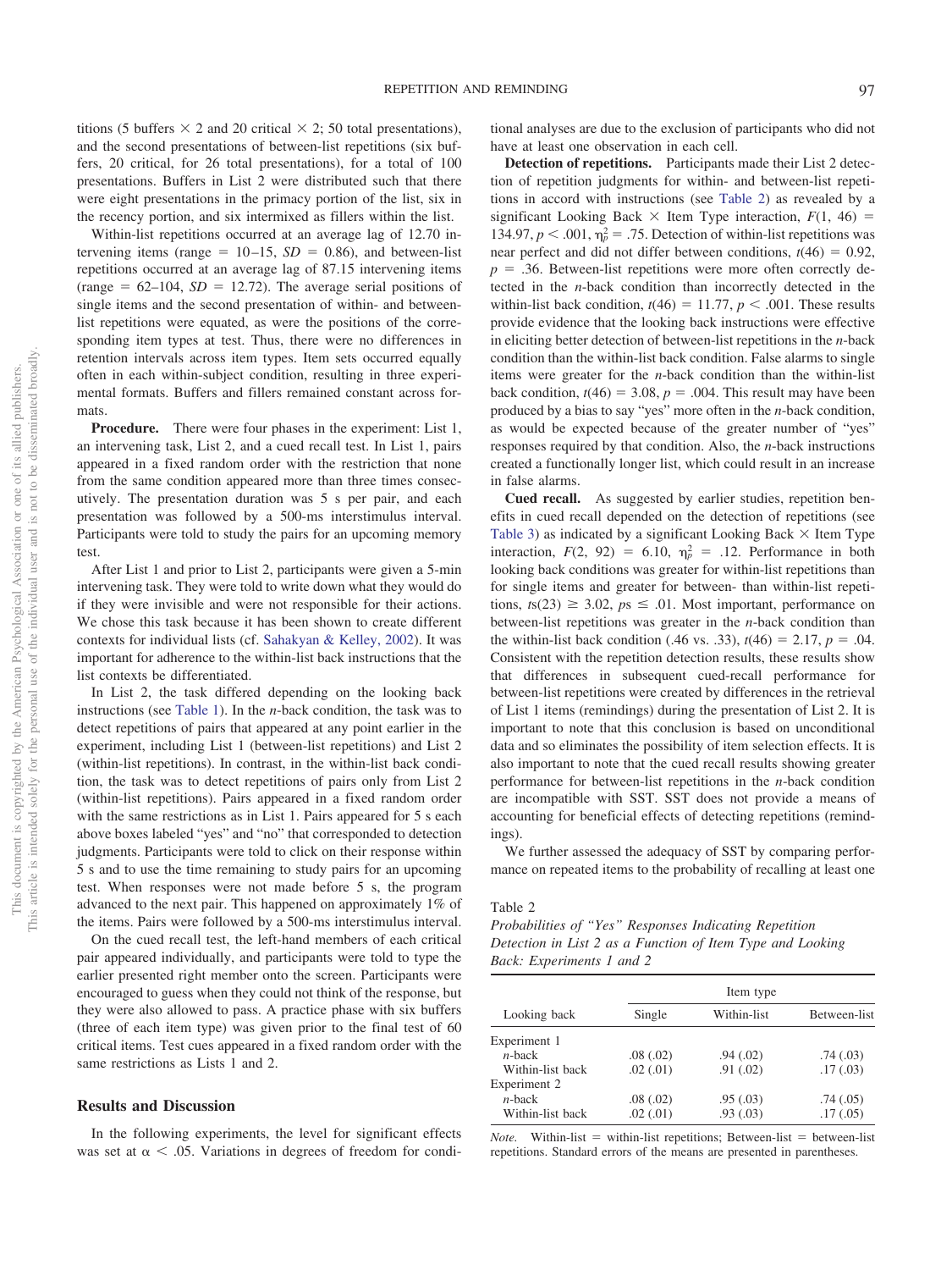<span id="page-4-0"></span>

| Table 3                                                  |
|----------------------------------------------------------|
| Probabilities of Cued Recall as a Function of Item Type, |
| Looking Back, and Presence of Repetition Recollection    |
| Measure: Experiments $1-3$                               |

| Looking back or<br>measure |          |             |              |
|----------------------------|----------|-------------|--------------|
|                            | Single   | Within-list | Between-list |
| Experiment 1               |          |             |              |
| $n$ -back                  | .17(03)  | .27(.04)    | .46(.04)     |
| Within-list back           | .15(.03) | .27(.04)    | .33(.04)     |
| Experiment 2               |          |             |              |
| $n$ -back                  | .22(.03) | .34(.05)    | .55(.05)     |
| Within-list back           | .18(.03) | .33(.05)    | .45(.05)     |
| Experiment 3               |          |             |              |
| Measure present            | .17(03)  | .32(.04)    | .40(0.04)    |
| Measure absent             | .23(.03) | .36(.04)    | .33(.04)     |

*Note.* Within-list = within-list repetitions; Between-list = between-list repetitions. Standard errors of the means are presented in parentheses.

of two single items (i.e., the independence rule). The adequacy of the independence rule was examined using the standard  $2P - P^2$ equation (e.g., [Ross & Landauer, 1978\)](#page-10-26), with *P* referring to the probability of cued recall for single items in each respective looking back condition. Consistent with results reported by [Ben](#page-10-3)[jamin and Tullis \(2010\),](#page-10-3) superadditivity was found for between-list repetitions in both looking back conditions and, showing the importance of detection of repetitions, was greater for the *n*-back than the within-list back condition. Superadditivity was significant in the *n*-back condition (.46 vs. .28),  $t(23) = 4.74$ ,  $p < .001$ , and approached significance in the within-list back condition (.33 vs. .27),  $t(23) = 1.96$ ,  $p = .06$ . Cued recall for within-list repetitions did not exceed the level of performance predicted by the independence rule in the *n*-back (.27 vs. .28) or within-list back (.27 vs. .27) condition,  $t s(23) < 1$ . Consistent with results from the metaanalysis reported by Benjamin and Tullis, superadditivity was found only at longer spacing.

**Cued recall conditionalized on detection of repetitions.** Converging evidence for the role of repetition detection in cued recall was found by examining cued-recall performance for between-list repetitions conditionalized on repetition detection in the *n*-back condition. Note that conditional analyses are not reported for within-list repetitions because detection of those repetitions was near perfect. Conditionalized analyses for between-list repetitions in the within-list back condition are not reported because following instructions should have led participants to respond "no" to between-list repetitions in that condition. Results from the *n-*back condition showed that performance was much better when repetitions were detected than when they were not (.53 vs. .16),  $t(20) = 5.83$ ,  $p < .001$ . Further, performance on undetected between-list repetitions did not differ from performance on single items (.16 vs. .15),  $t(20) = 0.32$ ,  $p = .75$ , similar to earlier findings reported by [Asch \(1969\).](#page-10-0)

Item effects. The unconditional cued recall results provide compelling evidence that repetition detection plays an important role in the production of repetition benefits. However, it is still possible that item selection effects made some contribution to conditionalized results. To investigate this possibility, we examined the extent to which detection of between-list repetitions in the *n*-back condition predicted recall performance on those items

when controlling for item differences. We used hierarchical multiple regression with items as the unit of analysis. Item differences were indexed as performance on single items. Doing so was justified because items appeared equally often as both single items and as between-list repetitions across participants. Item differences were entered as a predictor on the first step of the model. Repetition detection was indexed as the probability of "yes" responses for between-list repetitions in List 2 and was entered on the second step. The interaction between item differences and repetition detection was entered on the third step. Cued recall of between-list repetitions was the criterion variable.

The top panel of [Table 4](#page-4-1) shows that item differences did explain a significant proportion of variance in cued recall. However, repetition detection significantly contributed to cued recall when item differences were controlled. The interaction did not improve prediction. In agreement with unconditionalized results gained by means of manipulating task control, results of the hierarchical multiple regression analysis show that effects of detecting repetitions on subsequent memory performance do not merely reflect item differences.

**Summary.** The results from Experiment 1 showed that the manipulation of looking back instructions was successful in producing task control over the detection of repetitions and also showed that the detection of between-list repetitions was important for subsequent cued-recall performance. Cued-recall performance was higher for between-list repetitions in the *n-*back condition than in the within-list back condition. However, surprisingly, even the within-list back condition showed an advantage in subsequent cued-recall performance for between-list repetitions over withinlist repetitions. One possible interpretation of that result is that the within-list back task did not fully eliminate the detection of between-list repetitions during the presentation of List 2. Perhaps the false alarms in repetition detection in the within-list back condition reflected mistaken acceptance of between-list repetitions as being within-list repetitions. In addition, participants in the within-list back condition might have correctly detected some between-list repetitions and responded "no" to those items. A second possibility is that detection of repetitions during the pre-

#### <span id="page-4-1"></span>Table 4

*Proportions of Variance in Recall of Between-List Repetitions in the n-Back Condition Explained by Item Differences and Repetition Detection: Experiments 1 and 2*

| Experiment |          |
|------------|----------|
|            |          |
|            |          |
| $.24*$     | $.13*$   |
|            |          |
| $.14*$     | $22^*$   |
|            |          |
| .00        | $\theta$ |
|            |          |

*Note.* Values displayed above are  $\Delta R^2$  on each step of the model computed at the item level collapsed across participants. Data are from the  $n$ -back condition in Experiments 1 and 2. Item differences  $=$  item differences in single item recall performance; Repetition detection  $=$  differences in detection of between-list repetitions in List 2; Interaction  $=$  the interaction term for the aforementioned predictors.

 $p < .05$ .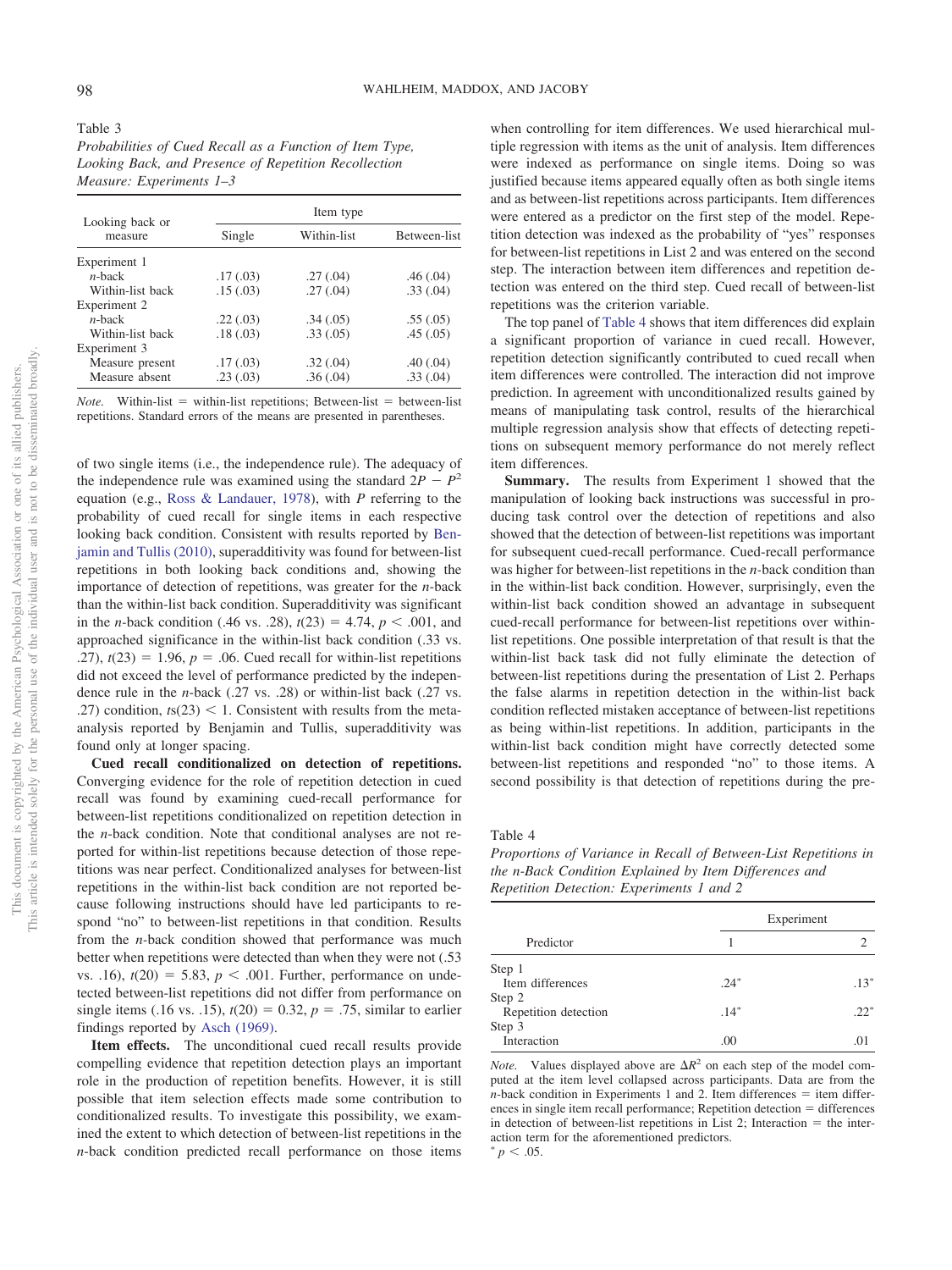sentation of List 2 was not necessary for finding an advantage of between-list over within-list repetitions. As will be seen, the results from Experiment 2 weigh on a choice between these two alternatives.

#### **Experiment 2**

Results from Experiment 1 showed the importance of detecting between-list repetitions for subsequent cued-recall performance. Presumably, remindings involved in the detection of repetitions resulted in a recursive representation that was subsequently used to enhance cued-recall performance. However, for a recursive representation formed by reminding to enhance later performance, that representation must be recollected at the time of test. Experiment 2 was designed to examine the effect of looking back instructions on recollection of remindings. The procedure for Experiment 2 was the same as for Experiment 1 except that at the time of test, following cued recall for each pair, participants were instructed to judge whether the pair was repeated during study. This measure of recollection of remindings was expected to show that remindings occurred more often for between-list repetitions during the presentation of List 2 in the *n-*back condition as compared with the within-list back condition. Further, for reasons described next, we expected remindings for between-list repetitions to be more likely to be recollected than those for within-list repetitions.

Our measure of recollection of remindings, asking participants whether pairs were repeated, corresponds to a frequency judgment. Effects of spaced repetitions have been found for frequency judgments (e.g., [Hintzman, 1969;](#page-10-27) [Madigan, 1969\)](#page-10-8). [Madigan \(1969,](#page-10-8) Experiment 1) examined the relationship between frequency judgments and free recall performance by manipulating the spacing of repetitions and requiring participants to judge whether each item that they recalled was presented twice or only once during study. Effects of spaced repetitions on frequency judgments paralleled effects on free recall. Similarly, we expected spacing effects on cued recall to parallel effects on our measure of recollection of remindings. That is, although within-list repetitions were expected to be more likely to be detected than between-list repetitions during study, as found in Experiment 1, between-list repetitions were expected to be more likely to be recollected at the time of test. This predicted pattern of results is the same as the inverse relationship between ease of recognition memory during study and subsequent recall performance that is generally found (e.g., [Melton, 1967\)](#page-10-7). A finding of parallel effects of spacing of repetitions would suggest that recollection of recursive remindings serves as a basis for responding that is common to frequency judgments and cued recall.

# **Method**

Participants. Forty-eight Washington University students participated in exchange for course credit or \$10 per hour. Twentyfour participants were randomly assigned to each looking back condition. They were tested individually.

**Design, materials, and procedure.** The design, materials, and procedure were identical to those of Experiment 1 with the exception that at test, participants judged whether pairs were repeated at any point earlier in the experiment. After participants typed their cued recall responses, boxes labeled "yes" and "no" appeared. They were told to click "yes" for pairs repeated during study and "no" for nonrepeated pairs. Repeated pairs included within- and between-list repetitions.

#### **Results and Discussion**

**Detection of repetitions.** Replicating Experiment 1, participants made their judgments in accord with instructions (see [Table](#page-3-0) [2\)](#page-3-0) as indicated by a significant Looking Back  $\times$  Item Type interaction,  $F(1, 46) = 56.46$ ,  $p < .001$ ,  $\eta_p^2 = .55$ . Between-list repetitions were more often correctly detected in the *n*-back condition than incorrectly given a "yes" response in the within-list back condition,  $t(46) = 8.42$ ,  $p < .001$ . False alarms to single items were greater for the *n*-back than the within-list back condition,  $t(46) = 2.69$ ,  $p = .01$ , again resulting from a bias to say "yes" more often in the *n*-back condition and, perhaps, the functionally greater list length in the *n-*back condition.

**Cued recall.** As shown in [Table 3,](#page-4-0) the pattern of cued-recall performance was consistent with that shown in Experiment 1. Performance was greater for within-list repetitions than for single items and greater for between- than within-list repetitions in both looking back conditions,  $t s(23) \geq 3.23$ ,  $p s \leq .01$ . Performance tended to be higher for between-list repetitions in the *n*-back than the within-list back condition, even though the Looking Back  $\times$ Item Type interaction was not significant,  $F(2, 92) = 1.56$ ,  $p =$ .22,  $\eta_p^2 = .03$ . Performance on between-list repetitions was numerically greater in the *n*-back than the within-list back condition (.55 vs. .45),  $t(46) = 1.35$ ,  $p = .19$ , and although the difference was not statistically significant, the effect was nearly as large as that in Experiment 1. The lack of significance may have been simply due to insufficient power of the experiment.

It should be noted that the major difference in cued-recall performance between Experiments 1 and 2 is that for the withinlist back condition, the cued-recall advantage of between-list repetitions over within-list repetitions was larger in Experiment 2 than in Experiment 1. A potential account of this difference is that requiring participants in Experiment 2 to judge whether items had been repeated in the experiment as a whole resulted in their being more likely to look back to List 2 and detect repetitions for the first time at test. As described later, results from the measure of recollection of repetitions suggest that this was the case.

Cued recall of between-list repetitions exceeded the independence baseline in the *n*-back (.55 vs. .37) and within-list back (.45 vs. .30) conditions,  $F(1, 46) = 29.10, p < .001, \eta_p^2 = .39$ . Unlike Experiment 1, the level of superadditivity did not differ between looking back conditions, which might reflect the influence of participants in the within-list back condition being more likely to detect repetitions for the first time at test in Experiment 2 than in Experiment 1. Cued recall for within-list repetitions did not differ from the independence baseline in the *n*-back (.34 vs. .37) or within-list back condition (.33 vs. .30),  $F < 1$ , replicating the results of Experiment 1. Again, these results agree with results from the meta-analysis done by [Benjamin and Tullis \(2010\)](#page-10-3) by showing that finding superadditivity depends on the spacing of repetitions.

**Cued recall conditionalized on detection of repetitions.** Replicating Experiment 1, cued recall of between-list repetitions was much higher in the *n-*back condition when repetitions were detected during the presentation of List 2 than when they were not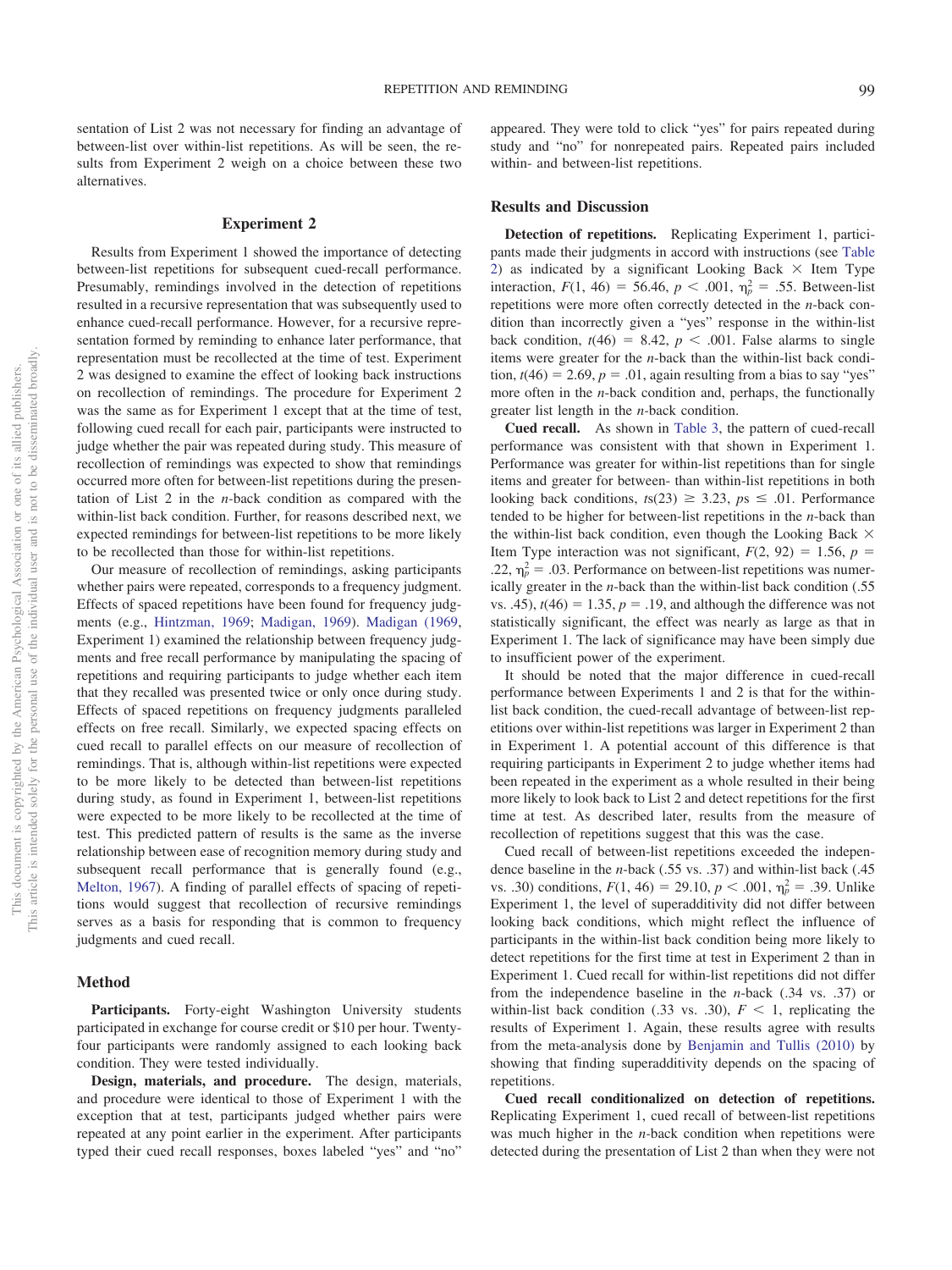$(.58 \text{ vs. } .22), t(20) = 4.71, p < .001, \text{ and there was not a}$ significant difference between undetected between-list repetitions and single items (.22 vs. .19),  $t(20) = 0.61$ ,  $p = .55$ . As noted in Experiment 1, these results suggest that undetected between-list repetitions acted as single items, but item selection effects are still possible. Nonetheless, it is striking that these results replicated so closely across experiments and parallel those reported by [Asch](#page-10-0) [\(1969\).](#page-10-0)

**Repetition recollection.** Between-list repetitions in the *n*-back condition were recollected more often when they had been earlier detected in List 2 than when they had not been detected (.70 vs. .31),  $t(20) = 5.66$ ,  $p < .001$ . Further, results from the repetition recollection measure (see [Table 5\)](#page-6-0) show that between-list repetitions were recollected more often in the *n*-back condition than in the within-list back condition,  $t(46) = 2.56$ ,  $p = .01$ , providing additional evidence that recollection of repetitions reflected their prior detection. For the *n-*back condition, the probability of recollecting between-list repetitions was higher than that of recollecting within-list repetitions,  $t(23) = 2.82$ ,  $p = .01$ . This was true although, as shown in [Table 2,](#page-3-0) the probability of detecting repetitions was much higher for within-list than for between-list repetitions (.95 vs. .74),  $t(23) = 6.48$ ,  $p < .001$ . This finding of opposite effects of spacing for detection and recollection of repetitions was expected because of prior findings of spacing effects on frequency judgments (e.g., [Hintzman, 1969;](#page-10-27) [Madigan, 1969\)](#page-10-8). Further, comparisons of results in [Table 2](#page-3-0) with those in [Table 5](#page-6-0) for the *n-*back condition reveal a large drop between the probability of detection of repetitions and that of recollection of repetitions for within-list repetitions (.95 to .52) but a smaller drop (.74 vs. .64) for between-list repetitions, *F*(1, 23) = 42.94,  $p < .001$ ,  $\eta_p^2 = .65$ .

Examining results for the within-list back condition in [Table 5](#page-6-0) suggests that the repetition recollection measure reflected repetitions that were detected for the first time at test as well as recollection of repetitions that were detected during study. The probability of recollecting between-list repetitions was much higher (.51) than would be expected if the repetition recollection measure reflected only recollection of repetitions that were detected during List 2. Indeed, the probability of recollecting between-list repetitions in the within-list back condition was as high as that of recollecting within-list repetitions. To produce these results, it seems likely that between-list repetitions were sometimes detected for the first time at test in the within-list back condition. We explored this possibility further in Experiment 3.

#### <span id="page-6-0"></span>Table 5

*Probabilities of "Yes" Responses Indicating Repetition Recollection at Test as a Function of Item Type and Looking Back: Experiments 2 and 3*

| Looking back or  |           | Item type   |              |
|------------------|-----------|-------------|--------------|
| measure          | Single    | Within-list | Between-list |
| Experiment 2     |           |             |              |
| $n$ -back        | .23(0.03) | .52(.04)    | .64(.04)     |
| Within-list back | .14(.02)  | .49(.04)    | .51(.04)     |
| Experiment 3     |           |             |              |
| Measure present  | .23(0.03) | .47(03)     | .54(.04)     |

*Note.* Within-list = within-list repetitions; Between-list = between-list repetitions. Standard errors of the means are presented in parentheses.

As shown in [Table 5,](#page-6-0) single items were more often mistakenly identified as repetitions for the *n*-back condition than the withinlist back condition,  $t(46) = 2.15$ ,  $p = .04$ . A concern raised by that result is that differences in recollection of between-list repetitions between conditions might have been due to bias effects instead of because of true differences in the probability of correctly identifying items as having been repeated across the experiment as a whole at the time of test. However, the lack of difference in recollection of within-list repetitions for the looking back conditions eliminates that concern. Likely, the higher false recollection of repetitions for single items in the *n-*back condition reflected the higher probability of participants in that condition incorrectly identifying single items as being repetitions during the presentation of List 2.

**Cued recall conditionalized on the recollection of repetitions.** The results shown in [Table 6](#page-7-0) are collapsed across looking back conditions because the interaction between looking back condition and item type was not significant,  $F(2, 82) = 0.84$ ,  $p = .44$ ,  $\eta_p^2 =$ .02. Results revealed a significant Repetition Recollection  $\times$  Item Type interaction,  $F(2, 84) = 40.65$ ,  $p < .001$ ,  $\eta_p^2 = .49$ , showing that the probability of cued recall was much higher for items that were identified at test as having been repeated during study than for those that were said to have occurred only once. That advantage was greater for between-list repetitions than for within-list repetitions. When repetitions were not identified as such, the probability of recall did not differ from or was less than that of singly presented items, largest  $t(46) = 1.05$ ,  $p = .30$ , again producing results similar to those reported by [Asch \(1969\).](#page-10-0)

**Item effects.** As in Experiment 1, we examined the contribution of repetition detection to cued-recall performance on betweenlist repetitions in the *n*-back condition using hierarchical multiple regression analysis with item differences on the first step, repetition detection on the second step, and their interaction on the third step as predictors. The results in [Table 4](#page-4-1) show that item differences explained a significant proportion of variance, but the detection of repetitions improved prediction when item differences were controlled. The interaction did not improve prediction.

Next, we examined the contribution of item differences, repetition recollection, and their interaction to cued recall of between-list repetitions (see [Table 7\)](#page-7-1). This model differed from the previous model in that data were included from both the *n*-back and the within-list back condition, because repetition recollection responses were unambiguous. The probability of recollecting repetitions at test was entered on the second step. The top panel of [Table 7](#page-7-1) shows that repetition recollection improved prediction beyond item differences, and the interaction term did not improve prediction.

As in Experiment 1, variance in cued recall of between-list repetitions in the *n*-back condition could not be fully explained by item selection effects. However, the results from Experiment 2 were more convincing because these results were shown both in a model that included data from the repetition detection measure (see [Table 4\)](#page-4-1) and in a model that included data from the repetition recollection measure (see [Table 7\)](#page-7-1). These results show that item selection effects could not completely explain the enhancement of cued-recall performance resulting from the detection and recollection of repetitions.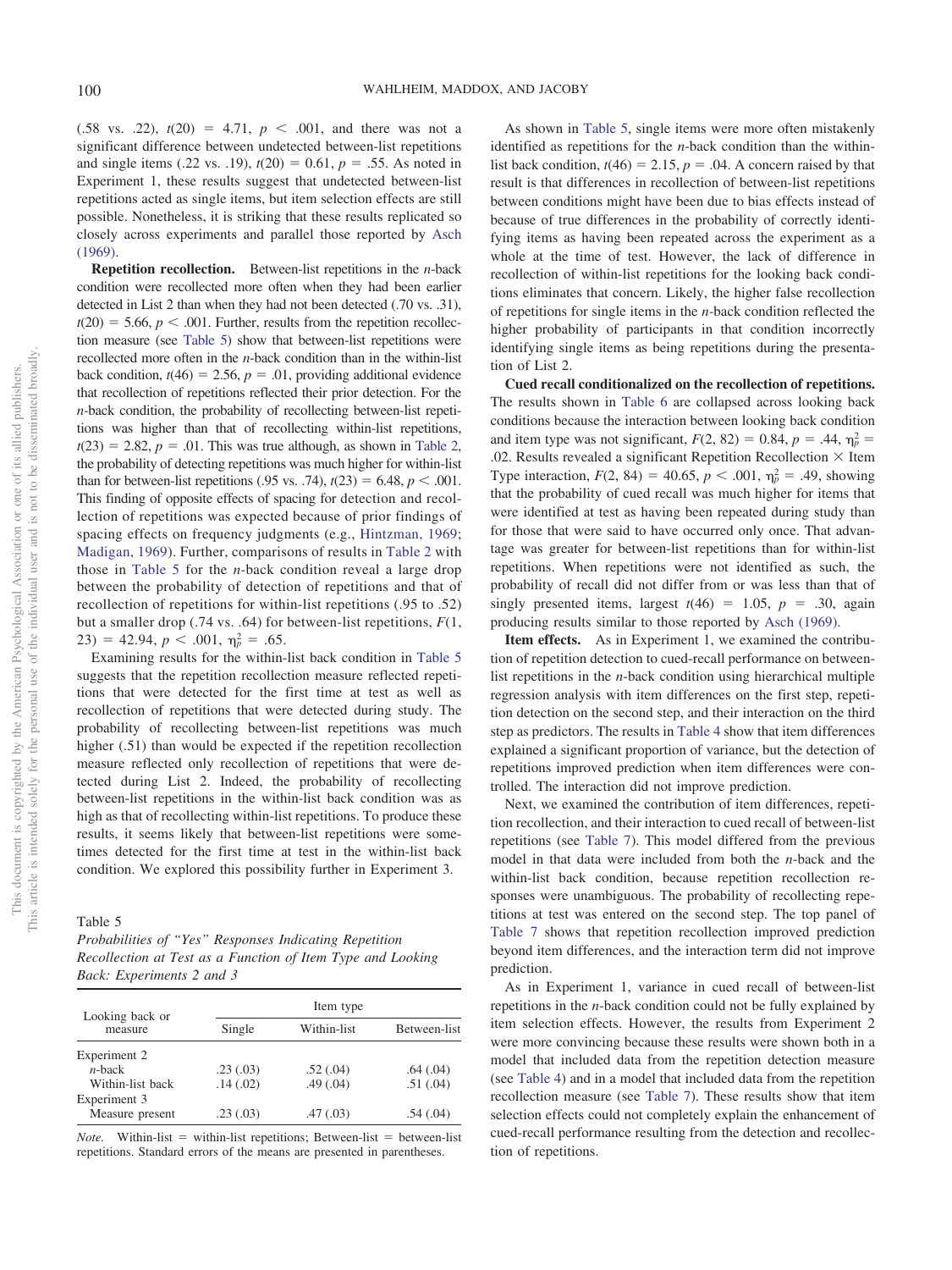<span id="page-7-0"></span>Table 6 *Probabilities of Cued Recall as a Function of Item Type and Repetition Recollection: Experiments 2 and 3*

| Repetition     |          | Item type   |              |
|----------------|----------|-------------|--------------|
| recollection   | Single   | Within-list | Between-list |
| Experiment 2   |          |             |              |
| Yes            | .30(.05) | .54(.04)    | .71(.04)     |
| N <sub>0</sub> | .17(03)  | .10(0.02)   | .17(.03)     |
| Experiment 3   |          |             |              |
| Yes            | .29(.06) | .53(.05)    | .62(.06)     |
| N <sub>0</sub> | .13(02)  | .11(0.03)   | .13(0.03)    |
|                |          |             |              |

*Note.* Within-list = within-list repetitions; Between-list = between-list repetitions. Values for Experiment 2 are collapsed across the looking back conditions. Standard errors of the means are presented in parentheses.

### **Experiment 3**

The results from Experiment 2 revealed parallel effects of spaced repetitions on recollection of repetitions (i.e., frequency judgments) and cued-recall performance. Detection of repetition during List 2 resulted in a recursive trace that could be later accessed and serve as a basis for recollection of repetition at the time of test. In addition, the pattern of results suggests that repetitions were sometimes first detected at the time of test. Asking participants in the within-list back condition to judge whether an item was repeated apparently encouraged them to look back across both List 1 and List 2 to detect repetitions at test, and doing so enhanced cued-recall performance.

Experiment 3 was done to provide further evidence of the importance of the cognitive control of retrieval processes at the time of test for finding effects of spaced repetitions. The general procedure of Experiment 3 was the same as that in the earlier experiments. Two lists of pairs were presented for study with pairs being repeated either between lists or within List 2. However, looking back instructions were not manipulated. Rather, groups differed only with regard to their treatment at the time of test. For a "measure present" condition, participants were instructed to follow cued recall with a judgment of whether the tested pair was repeated across the experiment as a whole, just as done in Experiment 2, whereas for a "measure absent" condition, participants were not asked to judge whether the tested pair was repeated. We expected that the task of imagining what one would do if one were invisible that intervened between presentation of List 1 and List 2 would be sufficient to discourage the detection of between-list repetitions during the presentation of List 2. Consequently, we predicted that cued recall for pairs repeated between lists would show greater benefits of repetition in the measure present than the measure absent condition. That finding would provide strong evidence that detecting repetitions at the time of test was important for cued-recall performance, just as was access to recursive traces that resulted in remindings during the presentation of List 2.

Further, we predicted that there would be an effect of spaced repetitions in the measure present condition, with cued recall of between-list repetitions producing higher cued recall than withinlist repetitions. In contrast, between-list repetitions were not expected to hold an advantage over within-list repetitions in the measure absent condition. A common interpretation of spacing effects is to argue that subsequent memory performance reflects

the difficulty of retrieving the earlier presentation of an item during its repeated presentation, with difficult retrievals contributing more than easier ones contribute to later memory performance (e.g., [Benjamin & Tullis, 2010;](#page-10-3) [Bjork, 1988\)](#page-10-9). However, a finding that between-list repetitions hold an advantage in cued recall over within-list repetitions in the measure present condition but not in the measure absent condition could not be explained as being due to differences in retrieval difficulty. Rather, it would be necessary to conclude that a beneficial effect of spacing repetitions can be produced by means of manipulating retrieval orientation to encourage looking back at the time of test.

# **Method**

**Participants.** Forty-eight Washington University students participated in exchange for course credit or \$10 per hour. Twentyfour participants were randomly assigned to the repetition recollection conditions. They were tested individually.

**Design, materials, and procedure.** The design, materials, and procedure were identical to those in Experiment 2 with the following exceptions. We used a 2 (repetition recollection measure: present vs. absent)  $\times$  3 (item type: single vs. within-list repetitions vs. between-list repetitions) mixed design, with the repetition recollection measure being manipulated between subjects and item type being manipulated within subjects. Participants were only told to read the List 2 pairs aloud and to study them for an upcoming test.

# **Results and Discussion**

**Cued recall.** [Table 3](#page-4-0) shows that including the repetition recollection measure at test improved performance for between-list repetitions, as indicated by a significant Repetition Recollection Measure  $\times$  Item Type interaction,  $F(2, 92) = 5.12$ ,  $p = .008$ ,  $\eta_p^2 = .10$ . When the repetition recollection measure was present, cued recall was better for within-list repetitions than single items, and it was also better for between- than within-list repetitions,  $t s(23) \ge 2.32$ ,  $p s \le .03$ . In contrast, when the repetition recollec-

# <span id="page-7-1"></span>Table 7

*Proportions of Variance in Cued Recall of Between-List Repetitions in the n-Back and Within-List Back Conditions Explained by Item Differences and Repetition Recollection: Experiments 2 and 3*

|                         | Experiment |        |  |
|-------------------------|------------|--------|--|
| Predictor               | 2          |        |  |
| Step 1                  |            |        |  |
| Item differences        | $.35*$     | $27*$  |  |
| Step 2                  |            |        |  |
| Repetition recollection | $.22*$     | $25^*$ |  |
| Step 3                  |            |        |  |
| Interaction             | .00        | .02    |  |
|                         |            |        |  |

*Note.* Values displayed above are  $\Delta R^2$  on each step of the model computed at the item level collapsed across participants. Data from Experiment 2 are from the  $n$ -back condition. Item differences  $=$  item differences in single item recall performance; Repetition recollection  $=$  differences in recollection of between-list repetitions at test; Interaction  $=$  the interaction term for the aforementioned predictors.  $p < .05$ .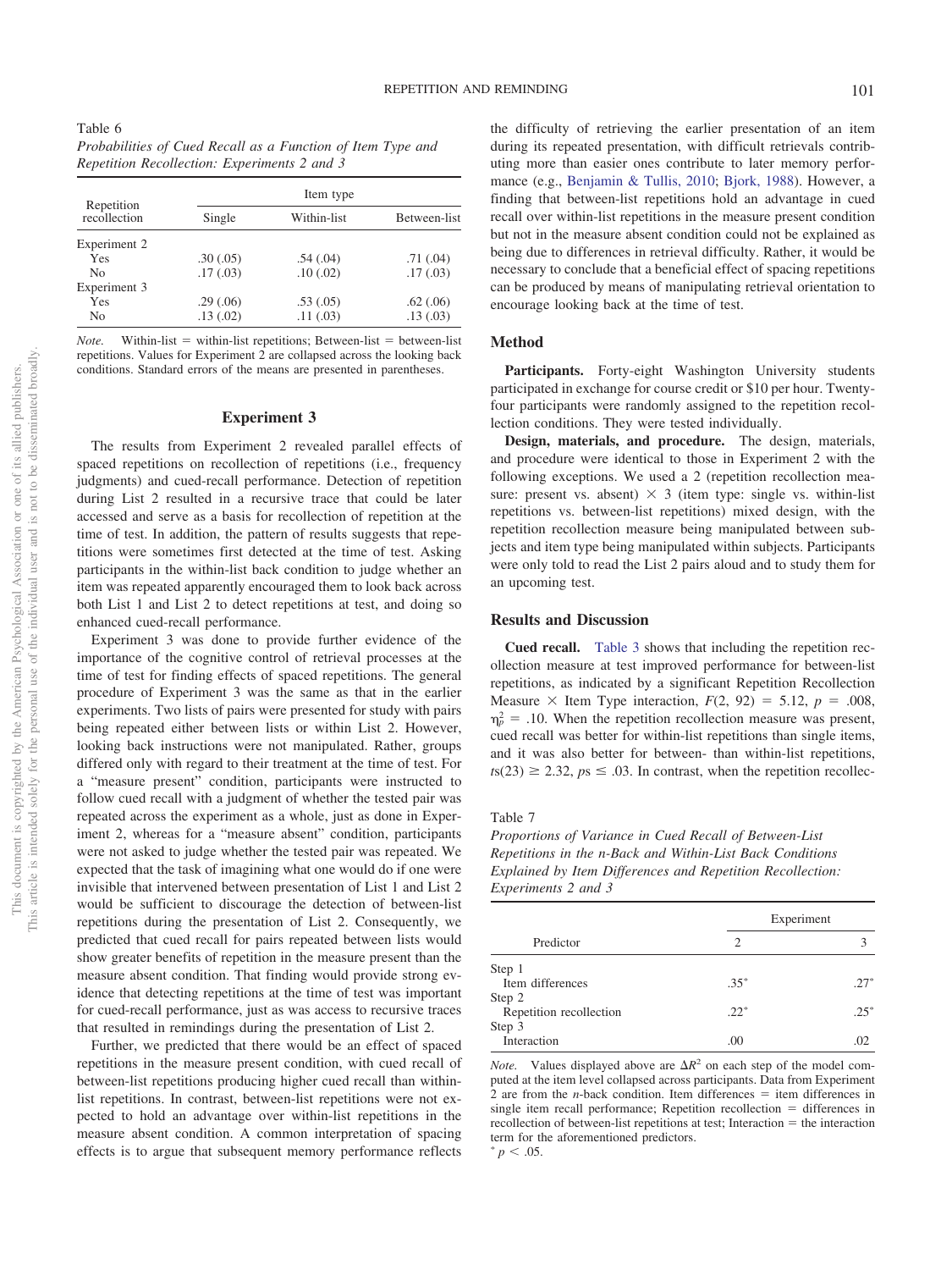tion measure was absent, cued recall was better for within-list repetitions than single items,  $t(23) = 4.68$ ,  $p < .001$ , but numerically lower for between- than within-list repetitions,  $t(23) = 1.07$ ,  $p = .30$ . These results provide strong evidence that inclusion of the repetition recollection measure increased performance for between-list repetitions in the *n*-back condition by encouraging participants to notice repetitions at test.

We again found superadditivity for between-list repetitions, but only when the repetition recollection measure was present, *F*(1,  $46) = 6.40, p = .015, \eta_p^2 = .12. \text{ Cued recall of between-list}$ repetitions exceeded the independence baseline when the repetition recollection measure was present  $(.40 \text{ vs. } .30)$ ,  $t(23) = 2.56$ ,  $p = .02$ , but not when it was absent (.33 vs. .36),  $t \le 1$ . In addition, cued recall of within-list repetitions did not differ from the independence baseline when the repetition recollection measure was present (.32 vs. .30), nor did they differ when it was absent (.36 vs. .36),  $F < 1$ . These results join earlier results in showing that the finding of superadditivity is more likely at longer spacing.

**Identification of repetitions.** Consistent with the *n*-back condition in Experiment 2, [Table 5](#page-6-0) shows that identification of repeated pairs was better for between- than within-list repetitions. Also, within-list repetitions were correctly identified more often than single items were incorrectly identified as repetitions, *t*s(23)  $\geq$  2.09, *ps*  $\lt$  .05. It is informative that correct identification of between-list repetitions was only a little higher in Experiment 3 than repetition recollection in Experiment 2 (.54 vs. 51). This suggests that requiring participants in Experiment 2 to engage in the within-list back task did little more to discourage the detection of between-list repetitions during List 2 than did differentiating List 1 and List 2 by means of the task of imagining what one would do if one were invisible.

**Cued recall conditionalized on identification of repetitions.** Also replicating Experiment 2, the bottom panel of [Table 6](#page-7-0) shows that cued recall benefitted more from repetition when repetitions were correctly identified than when they were not,  $F(2, 44) =$ 13.72,  $p < .001$ ,  $\eta_p^2 = .38$ . These results provide evidence that identification of repetitions at the time of test is important for cued-recall performance, just as are remindings that result from the detection of repetitions during study. Also, similar to results from Experiment 2, repetitions that were not identified as such produced a level of cued-recall performance that was not different from or less than that produced by single items, largest  $t(23) = 1.59$ ,  $p =$ .13. Again, this result is similar to that reported by [Asch \(1969\).](#page-10-0)

**Item effects.** As in Experiment 2, the top panel of [Table 7](#page-7-1) shows that cued recall of between-list repetitions could not be fully explained by item selection effects. Using the same regression analysis as in Experiment 2 that included both looking back conditions and items as the unit of analysis, we found that item differences predicted cued recall, but repetition identification (recollection) improved prediction when controlling for item differences. The interaction did not improve prediction further. However, it should be noted that item differences could not be responsible for differences in cued-recall performance produced by the presence versus absence of the measure of repetition identification. The study lists were the same for the two conditions, and conclusions did not rely on conditionalized data. Only the conclusion that repetitions that were not identified as such at the time of test did not enhance performance beyond that produced by single items relied on results gained by conditionalizing data.

**Summary.** The results of Experiment 3 are similar to those reported by Asch in showing that repetitions of a pair do not inherit the memory consequences of earlier presentations of the pair in the absence of the detection of repetitions at the time of test. As discussed in the next section, the finding that a manipulation of instructions at the time of test can influence the effect of spacing of repetitions is important for theory.

#### **General Discussion**

Results from the present experiments provide strong evidence that repetition effects can be enhanced by the detection and recollection of repetitions. Manipulating instructions to encourage looking back to List 1 during the presentation of List 2 (Experiments 1 and 2) encouraged the detection of between-list repetitions and enhanced their subsequent recall. This result shows that effects of within-list retrieval (remindings) were important for cued-recall performance without relying on conditionalized data and, thereby, avoid the possibility that item differences fully accounted for the results. Further evidence that item differences were not responsible for effects of remindings on cued-recall performance was gained by means of hierarchical multiple regression analyses.

Results from Experiment 2 revealed that spacing effects on cued-recall performance paralleled those on recollection that an item had been repeated (frequency judgments). In the *n-*back condition, later recollection that an item had been repeated was greater for between-list repetitions than for within-list repetitions, as was cued-recall performance. Analyses that conditionalized cued-recall performance on recollection of remindings revealed that performance was much better when pairs were detected as repeated than when they were not, a pattern of results that is similar to that reported by [Madigan \(1969\).](#page-10-8) Results from the within-list back condition in Experiment 2 suggested that repetitions were sometimes first detected at test and that doing so was encouraged by asking participants to judge whether pairs had been repeated across the experiment as a whole. Results from Experiment 3 provided strong support for that conclusion. Further, results from Experiment 3 provided evidence that detecting between-list repetitions for the first time at test produced a cued recall advantage for between-list repetitions over within-list repetitions, just as did detecting between-list repetitions when studying List 2. Similar to results reported by [Asch \(1969\),](#page-10-0) each of the experiments showed that when pairs were not detected as being repeated, cued-recall performance did not differ from that produced by pairs presented singly.

In line with results from the meta-analysis reported by [Benjamin](#page-10-3) [and Tullis \(2010\),](#page-10-3) superadditivity of repetition effects was nearly always found for between-list repetitions. The only exception was that superadditivity was not found for the measure absent condition in Experiment 3, a condition that did not encourage the detection of between-list repetitions. Findings of superadditivity give reason to reject SST in its simplest form as a general account of spacing effects (e.g., [Benjamin & Tullis, 2010\)](#page-10-3). However, the emphasis on the importance of encoding variability that motivated SST can be retained. As described in the introduction, superadditive effects of repetition can be accommodated by not adopting the independence rule held by SST but, instead, holding that multiple traces produced by repetitions jointly contribute to repetition effects as assumed by Hintzman's MINERVA 2 model (e.g., [Hintz-](#page-10-22)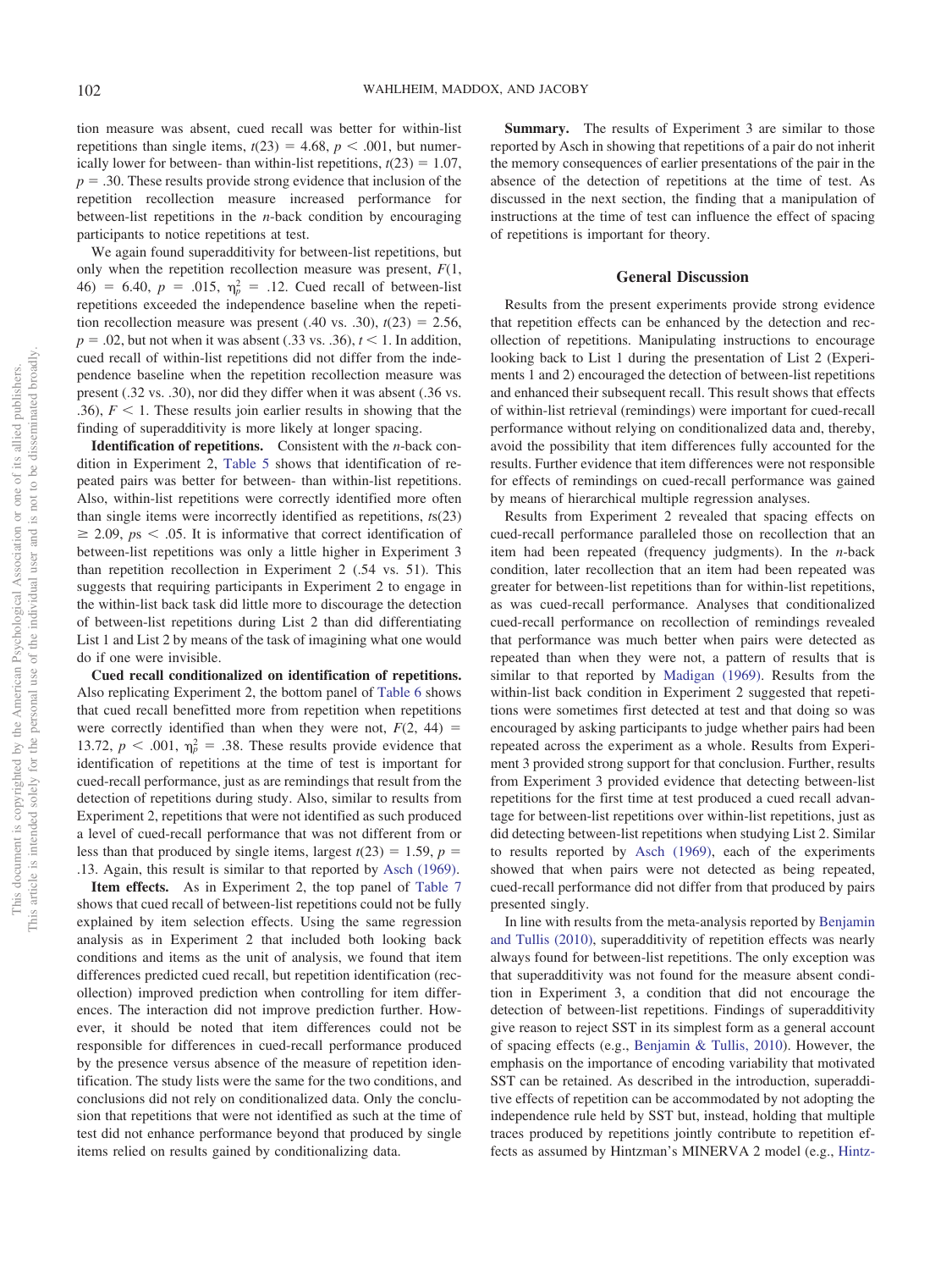[man, 1984\)](#page-10-22). An account that is similar to that model but emphasizes the importance of encoding variability can be used to accommodate the results from our experiments.

We argue that recursive remindings contribute to frequency judgments and cued-recall performance because the two have the common basis of relying on the integration of multiple traces with, to varying degrees, the integration preserving the individuality of the traces. Retrieval of the subjective experience of earlier detecting that an item was repeated along with the difficulty of the retrieval of earlier presentations that is responsible for remindings may contribute to later cued-recall performance. However, to more fully account for the role played by recursive remindings in repetition effects, further knowledge is needed regarding what is preserved about an earlier presentation of an item in the recursive representation that results from reminding. Results reported by [Hintzman \(2004,](#page-10-20) [2010\)](#page-10-21) provide evidence that recursive representations preserve information about the frequency and recency of the presentations of repeated items. However, it is not known what other details regarding the earlier presentation of an item are preserved. For example, suppose that the first and second presentations of an item were presented in different typescripts. It does not seem that it would be necessary for the recursive trace to preserve information about the difference in typescript to produce the results observed in the experiments reported here, but it might sometimes do so.

Our account of the role that recursive remindings play in producing the effects of spacing of repetitions differs from earlier accounts. [Hintzman \(2004\)](#page-10-20) suggested that recursive remindings are important in producing the effects of spaced repetitions because they result in the retrieval of a prior presentation of an item when the item is not held in working memory, as it is when repetitions are massed. However, this account does not explain our results. The spacing for both within-list and between-list repetitions was well beyond the limit of working memory, but an advantage of between-list repetitions was found. [Benjamin and](#page-10-3) [Tullis \(2010\)](#page-10-3) suggested that the difficulty of retrieval required for producing recursive reminding for spaced repetitions results in a more potent trace. In contrast, we seek to understand why that should be the case and believe that doing so requires additional knowledge regarding the contents of the recursive representation that is created by remindings along with details regarding the nature of the integration process that results in creation of a recursive representation.

A variant of the MINERVA 2 model can be used to account for the importance of retrieval orientation in the form of looking back that is adopted at test. The finding that cued recall of between-list repetitions was greater in Experiment 3 for the condition in which participants were asked to judge whether words were repeated than for the condition in which participants were not asked to make that judgment can be explained by appealing to differences in looking back across lists at the time of test. The requirement to judge whether pairs were repeated in the experiment as a whole resulted in participants in the measure present condition being more likely than those in the measure absent condition to look back across lists. For repetition to enhance cued-recall performance, the traces formed by repetition must be jointly activated, which was more likely for those in the measure present condition. In this vein, had we tested a condition in which participants were asked whether a

pair was repeated in List 2 rather than being asked whether a pair was repeated across the experiment as a whole, we would have likely found a reduction in recall for between-list repetitions. Perhaps the level of cued recall for between-list repetitions would be even lower than that found for the measure absent condition.

A more difficult question is, Why was cued recall of between-list repetitions that were detected for the first time at test higher than that for within-list repetitions? One possibility is that when jointly activated traces resulting from repetitions were integrated at test, the benefits of the integration were greater when the redundancy of the information represented in the traces was reduced by the greater variability in the individual traces that resulted from the spacing of repetitions. This argument is similar to the encoding variability argument made by SST but implicates the importance of lack of redundancy in the content of multiple traces, including aspects of meaning, as well as changes in context. Further, it can be argued that the integration of the traces preserves their individual attributes and gives rise to awareness of the repetitions. Doing so differs from the MINERVA 2 model that holds that only a composite echo strength results from interrogating memory.

Given the arguments made to explain the effects of spacing repetitions that are detected for the first time at test, it might be thought that there is nothing special about recursive remindings that occur during study. However, the recursive representation produced by remindings during study preserves information gained from the integration of traces along with the subjective experience accompanying that integration. This is important because traces produced by repetition may not be simultaneously activated at the time of test when a long delay intervenes between study and test, with the result that repetitions are not detected at the time of test. When this is the case, recollection of remindings provides a means of accessing the earlier integration of the traces along with the earlier subjective experience of repetition. As an example, suppose that one tested conditions such as the *n-*back condition used in Experiments 1 and 2 and the measure present condition used in Experiment 3 but delayed the test by several hours. We predict that the drop across delay in identification of between-list repetitions and cued-recall performance would be greater for the measure present condition, for which the detection of between-list repetitions during study was not encouraged, than for the *n-*back condition, which encouraged the detection of between-list repetitions during study. This is because the long delay would make it less likely that participants could successfully look back across lists to detect repetitions for the first time at test in the measure present condition. The loss of that ability would be less important for participants in the *n-*back condition because they would be better able to rely on recollection of remindings as a basis for responding.

Positing a role for reminding in repetition effects has implications for learning strategies suggested to be useful in applied settings such as education. Research has shown that the majority of undergraduates use rereading to prepare for exams [\(Karpicke, Butler, & Roediger, 2009\)](#page-10-28), but rereading does not always improve performance beyond reading just once (e.g., [Callender & McDaniel, 2009\)](#page-10-29). It is possible that for rereading to improve performance, reminding of earlier reading must occur. This reminding is a form of self-testing, and testing has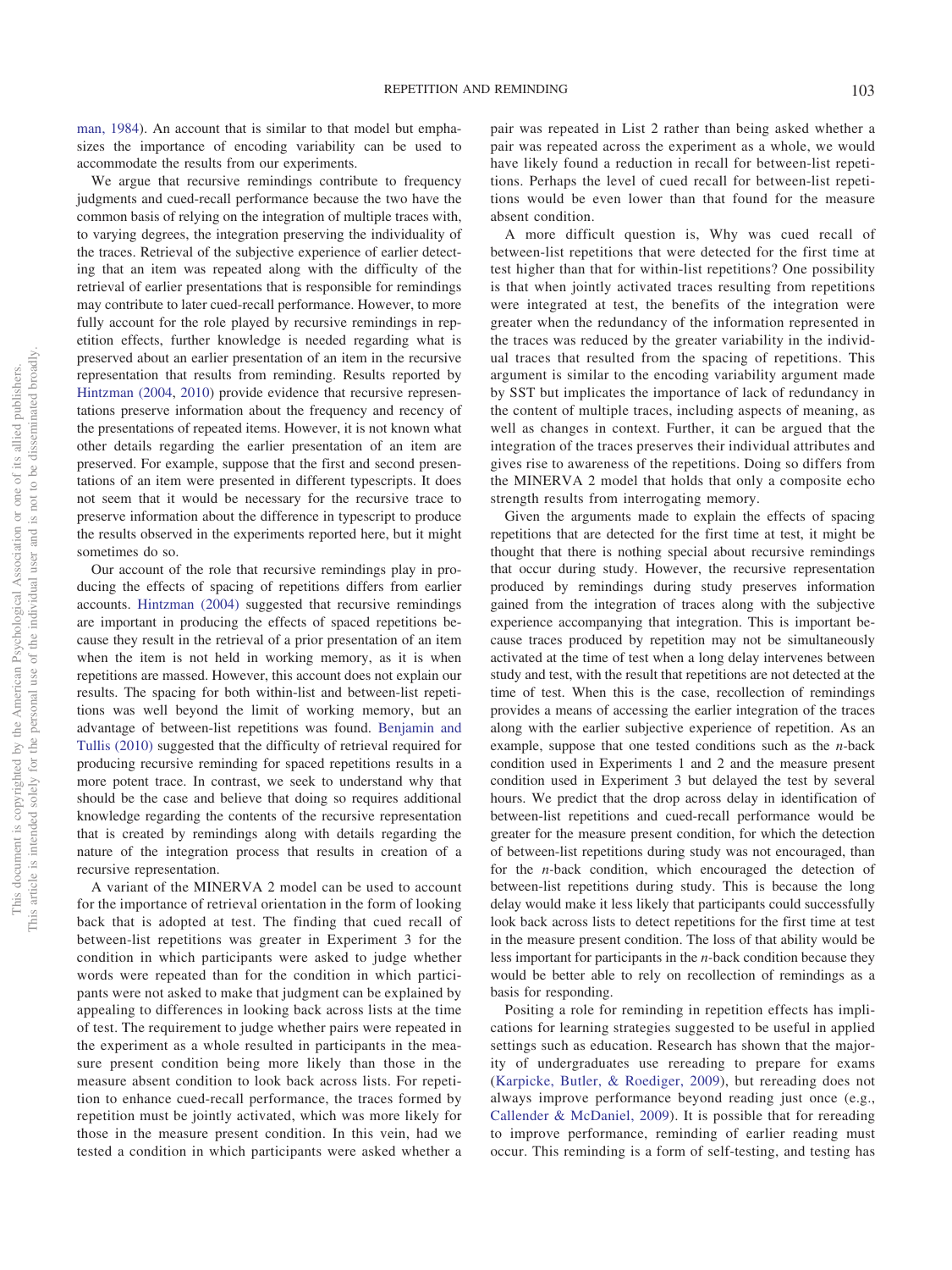<span id="page-10-26"></span>been shown to enhance performance in educational contexts (for a review, see [Roediger & Karpicke, 2006\)](#page-10-1). How does testing enhance performance? The answer to that question is likely to have much in common with the answer to the question of how spacing of repetitions has its effects. In that regard, it is found that testing after a delay enhances subsequent memory performance more than does immediate testing. This is similar to the finding that effects of spacing repetitions are often greater at longer lags. We suggest that testing effects rely on recursive reminding just as do effects of repetition.

Prior research examining effects of spacing repetitions has focused on the importance of effects of spacing for the memory consequences of study. Our results are unique in showing that a manipulation at the time of test can be sufficient to determine whether an effect of spacing of repetitions is observed. In addition to resulting from recursive remindings, effects of spacing repetitions can arise from traces of a repeated item being integrated and thereby detected at the time of test (cf. [Asch,](#page-10-0) [1969\)](#page-10-0), showing that recursive reminding is sufficient but not necessary to produce effects of spacing of repetitions. Retrieval orientation in the form of variations of looking back is a determinant of event structure. For the within-list back condition, List 1 and List 2 were treated as separate events, whereas the two lists were treated as parts of a single event by those in the *n-*back condition. As described above, this difference was important for the detection of between-list repetitions and their effect on cued-recall performance. We believe that the reported results and arguments contribute to the understanding of the effects of spacing repetitions and highlight the importance of processes involved at the time of test. However, we do not claim to be able to fully account for effects of spacing repetitions. Rather, it is likely that multiple processes underlie spacing effects (e.g., [Greene, 1989\)](#page-10-5).

#### **References**

- <span id="page-10-2"></span>Appleton-Knapp, S. L., Bjork, R. A., & Wickens, T. D. (2005). Examining the spacing effect in advertising: Encoding variability, retrieval processes, and their interaction. *Journal of Consumer Research, 32,* 266 – 276. [doi:10.1086/432236](http://dx.doi.org/10.1086/432236)
- <span id="page-10-0"></span>Asch, S. E. (1969). A reformulation of the problem of associations. *American Psychologist, 24,* 92–102. [doi:10.1037/h0027121](http://dx.doi.org/10.1037/h0027121)
- <span id="page-10-24"></span>Balota, D. A., Yap, M. J., Cortese, M. J., Hutchison, K. I., Kessler, B., Loftis, B.,... Treiman, R. (2007). The English Lexicon Project. *Behavior Research Methods, 39,* 445– 459. [doi:10.3758/BF03193014](http://dx.doi.org/10.3758/BF03193014)
- <span id="page-10-19"></span>Begg, I., & Green, C. (1988). Repetition and trace interaction: Superadditivity. *Memory & Cognition, 16,* 232–242. [doi:10.3758/BF03197756](http://dx.doi.org/10.3758/BF03197756)
- <span id="page-10-10"></span>Bellezza, F. S., Winkler, H. B., & Andrasik, F. (1975). Encoding processes and the spacing effect. *Memory & Cognition, 3,* 451– 457. [doi:10.3758/](http://dx.doi.org/10.3758/BF03212940) [BF03212940](http://dx.doi.org/10.3758/BF03212940)
- <span id="page-10-3"></span>Benjamin, A. S., & Tullis, J. G. (2010). What makes distributed practice effective? *Cognitive Psychology, 61,* 228 –247. [doi:10.1016/j.cogpsych](http://dx.doi.org/10.1016/j.cogpsych.2010.05.004) [.2010.05.004](http://dx.doi.org/10.1016/j.cogpsych.2010.05.004)
- <span id="page-10-9"></span>Bjork, R. (1988). Retrieval practice and the maintenance of knowledge. In M. M. Gruneberg, P. E. Morris, & R. N. Sykes (Eds.), *Practical aspects of memory: Current research and issues* (Vol. 2, pp. 396 – 401). London, United Kingdom: Wiley.
- <span id="page-10-4"></span>Braun, K., & Rubin, D. C. (1998). The spacing effect depends on an encoding deficit, retrieval, and time in working memory: Evidence from once-presented words. *Memory, 6,* 37– 66. [doi:10.1080/741941599](http://dx.doi.org/10.1080/741941599)
- <span id="page-10-11"></span>Bray, J. F., & Robbins, D. (1976). Frequency judgments and the spacing effect: Immediate and delayed performance. *Bulletin of the Psychonomic Society, 7,* 47– 49.
- <span id="page-10-29"></span>Callender, A. A., & McDaniel, M. A. (2009). The limited benefits of rereading educational texts. *Contemporary Educational Psychology, 34,* 30 – 41. [doi:10.1016/j.cedpsych.2008.07.001](http://dx.doi.org/10.1016/j.cedpsych.2008.07.001)
- <span id="page-10-16"></span>Estes, W. K. (1955a). Statistical theory of distributional phenomena in learning. *Psychological Review, 62,* 369 –377. [doi:10.1037/h0046888](http://dx.doi.org/10.1037/h0046888)
- <span id="page-10-17"></span>Estes, W. K. (1955b). Statistical theory of spontaneous recovery and regression. *Psychological Review, 62,* 145–154. [doi:10.1037/h0048509](http://dx.doi.org/10.1037/h0048509)
- <span id="page-10-5"></span>Greene, R. L. (1989). Spacing effects in memory: Evidence for a twoprocess account. *Journal of Experimental Psychology: Learning, Memory, and Cognition, 15,* 371–377. [doi:10.1037/0278-7393.15.3.371](http://dx.doi.org/10.1037/0278-7393.15.3.371)
- <span id="page-10-27"></span>Hintzman, D. L. (1969). Recognition time: Effects of recency, frequency, and the spacing of repetitions. *Journal of Experimental Psychology, 79,* 192–194. [doi:10.1037/h0026943](http://dx.doi.org/10.1037/h0026943)
- <span id="page-10-22"></span>Hintzman, D. L. (1984). MINERVA 2: A simulation model of human memory. *Behavior Research, Methods, Instruments, & Computers, 16,* 96 –101. [doi:10.3758/BF03202365](http://dx.doi.org/10.3758/BF03202365)
- <span id="page-10-20"></span>Hintzman, D. L. (2004). Judgment of frequency versus recognition confidence: Repetition and recursive reminding. *Memory & Cognition, 32,* 336 –350. [doi:10.3758/BF03196863](http://dx.doi.org/10.3758/BF03196863)
- <span id="page-10-21"></span>Hintzman, D. L. (2010). How does repetition affect memory? Evidence from judgments of recency. *Memory & Cognition, 38,* 102–115. [doi:](http://dx.doi.org/10.3758/MC.38.1.102) [10.3758/MC.38.1.102](http://dx.doi.org/10.3758/MC.38.1.102)
- <span id="page-10-14"></span>Jacoby, L. L. (1974). The role of mental contiguity in memory: Registration and retrieval effects. *Journal of Verbal Learning and Verbal Behavior, 13,* 483– 496. [doi:10.1016/S0022-5371\(74\)80001-0](http://dx.doi.org/10.1016/S0022-5371%2874%2980001-0)
- <span id="page-10-13"></span>Jacoby, L. L., & Wahlheim, C. N. (2013). On the importance of looking back: The role of recursive remindings in recency judgments and cued recall. *Memory & Cognition*, 41, 625-637.
- <span id="page-10-15"></span>Jacoby, L. L., Wahlheim, C. N., & Yonelinas, A. P. (2013). The role of detection and recollection of change in list discrimination. *Memory & Cognition, 41,* 638 – 649.
- <span id="page-10-12"></span>Johnston, W. A., & Uhl, C. N. (1976). The contributions of encoding effort and variability to the spacing effect on free recall. *Journal of Experimental Psychology: Human Learning and Memory, 2,* 153–160. [doi:](http://dx.doi.org/10.1037/0278-7393.2.2.153) [10.1037/0278-7393.2.2.153](http://dx.doi.org/10.1037/0278-7393.2.2.153)
- <span id="page-10-28"></span>Karpicke, J. D., Butler, A. C., & Roediger, H. L., III. (2009). Metacognitive strategies in student learning: Do students practise retrieval when they study on their own? *Memory, 17,* 471– 479. [doi:10.1080/](http://dx.doi.org/10.1080/09658210802647009) [09658210802647009](http://dx.doi.org/10.1080/09658210802647009)
- <span id="page-10-8"></span>Madigan, S. A. (1969). Intraserial repetition and coding processes in free recall. *Journal of Verbal Learning and Verbal Behavior, 8,* 828 – 835. [doi:10.1016/S0022-5371\(69\)80050-2](http://dx.doi.org/10.1016/S0022-5371%2869%2980050-2)
- <span id="page-10-7"></span>Melton, A. W. (1967, October 27). Repetition and retrieval from memory. *Science, 158,* 532. [doi:10.1126/science.158.3800.532-b](http://dx.doi.org/10.1126/science.158.3800.532-b)
- <span id="page-10-18"></span>Melton, A. W. (1970). The situation with respect to the spacing of repetitions and memory. *Journal of Verbal Learning and Verbal Behavior, 9,* 596 – 606. [doi:10.1016/S0022-5371\(70\)80107-4](http://dx.doi.org/10.1016/S0022-5371%2870%2980107-4)
- <span id="page-10-23"></span>Murdock, B., Smith, D., & Bai, J. (2001). Judgments of frequency and recency in a distributed memory model. *Journal of Mathematical Psychology, 45,* 564 – 602. [doi:10.1006/jmps.2000.1339](http://dx.doi.org/10.1006/jmps.2000.1339)
- <span id="page-10-25"></span>Nelson, D. L., McEvoy, C. L., & Schreiber, T. A. (1998). *The University of South Florida word association, rhyme, and word fragment norms*. Retrieved from <http://w3.usf.edu/FreeAssociation/>
- <span id="page-10-6"></span>Raaijmakers, J. G. W. (2003). Spacing and repetition effects in human memory: Application of the SAM model. *Cognitive Science, 27,* 431– 452. [doi:10.1207/s15516709cog2703\\_5](http://dx.doi.org/10.1207/s15516709cog2703_5)
- <span id="page-10-1"></span>Roediger, H. L., & Karpicke, J. D. (2006). The power of testing memory: Basic research and implications for educational practice. *Perspectives on Psychological Science, 1,* 181–210. [doi:10.1111/j.1745-6916.2006](http://dx.doi.org/10.1111/j.1745-6916.2006.00012.x) [.00012.x](http://dx.doi.org/10.1111/j.1745-6916.2006.00012.x)